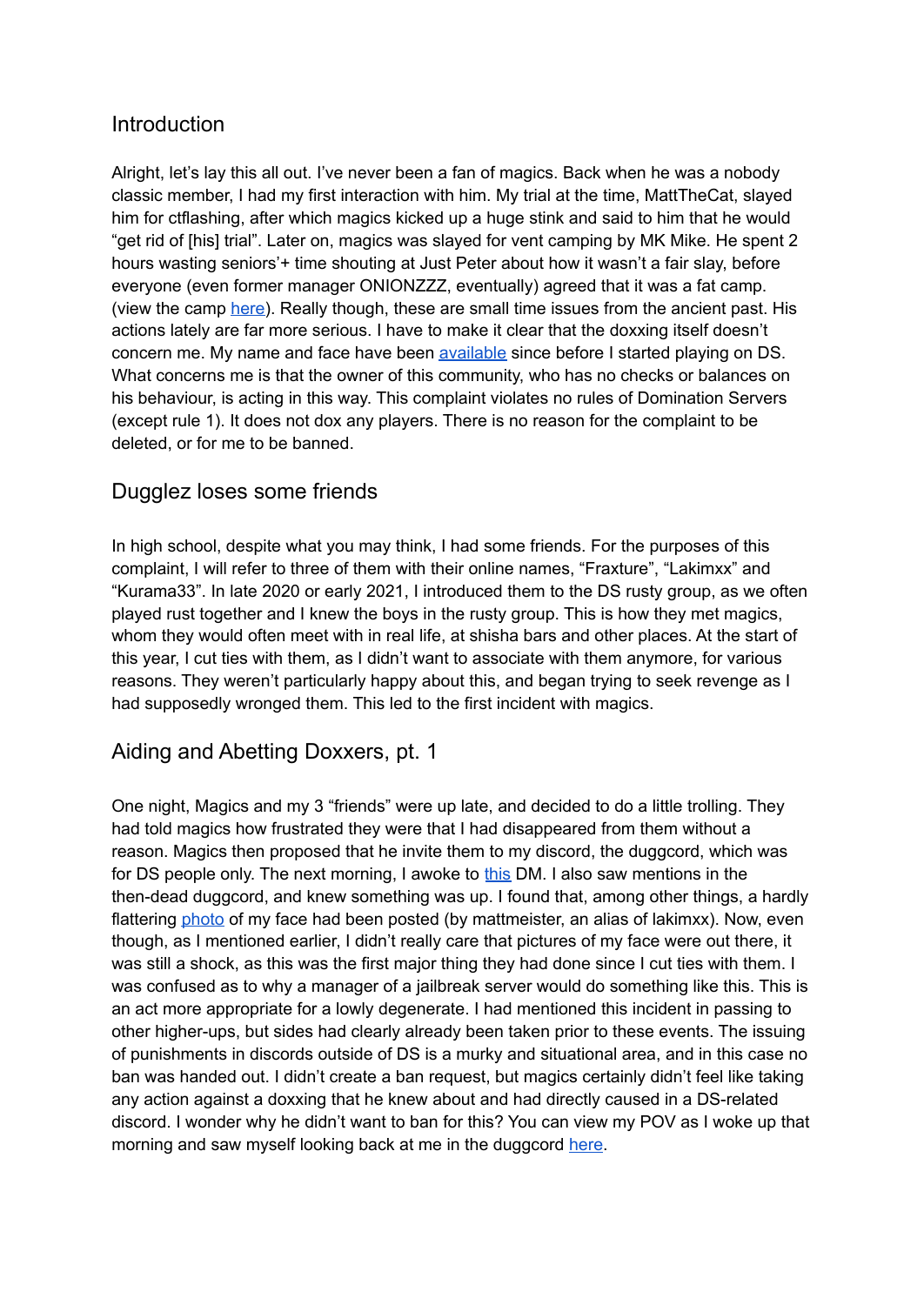# A mates' club

Now this is going on a bit of a limb here, but I think the signs are fairly obvious as to what happened. Prior to the first incident, I had [purchased](https://imgur.com/wzUtcOa) treehouse passes for Fraxture, Kurama33 and Lakimxx. After the fact, I [refunded](https://imgur.com/g4748ve) it, and they lost their roles. A while later, the three of them (as I recall, though I am only certain that Fraxture had them) had been given not only the treehouse role back, but also the legendary and ultimate vip roles. First of all, let's discuss the ways that they could've got the treehouse role. Combined, the three of them would not have more than 10 hours on jb, and certainly not enough to get the credits to buy the roles themselves. Fraxture himself [has](https://imgur.com/uZERXyc) 0.12 hours at the time of writing. Next, let's consider ultimate VIP. Why would Fraxture, a broke TAFE student who struggles to scrounge up enough money for weed, spend 150 dollars on, given he doesn't play the server, a coloured name on a discord server? The obvious explanation is that magics simply handed the roles out after I had their treehouses revoked. I couldn't really care less about the colours of names on a discord, but for people like Sebastian who've spent hundreds on multiple purchases of ultimate VIP, it's hardly fair for someone to be given equivalent status without any of the input.

## Aiding and Abetting Doxxers, pt. 2

After the first incident, I gave magics the benefit of the doubt. Maybe he invited my "friends" to the duggcord and they did something that he didn't expect, and then after that, maybe he accidentally said [this,](https://imgur.com/a/zrPCxax) when he was actually trying to warn me that my dox had been posted in my discord. Eventually, I moved on, and he even [apologised](https://imgur.com/e2gewIq) (?) for it later. Months passed, and I continued living rent free in the minds of "Fraxture" and "Lakimxx". Every so often, I would see a comment posted on one of my YouTube videos calling it "gay", or an old snapchat group being brought up with a message saying "fuck you [dugglez]". On the 25th of August (coincidentally, the 2nd anniversary of me getting trial), I was doxxed again, except this time it was in DS, not the duggcord. A link to an unlisted YouTube video of an English project from 2019 was posted at 10:43 PM in the general channel. After the message "fuck dugglez" in [this](https://imgur.com/Sdu5eJg) screenshot, the link was posted (it had been deleted by the time I'd got there). Now, you might say that this was a simple lone wolf attack. DS is a public discord, Fraxture could simply have had it in his mind that he was going to do that. Unlike last time, I have no evidence to connect magics to this event occurring. I do, however, have evidence of magics allowing it to go on. As you can see [here](https://imgur.com/c3NoXLe), magics was online and in general two minutes prior to the link being posted. And as you can see [here](https://imgur.com/a/0YOBGrc), magics was online and checked general at most two hours later. Neither of these times, however, did magics choose to delete the video. Instead another two hours passed until [APender](https://imgur.com/ft6NBF5) was shaken from his slumber and deleted the video. Why would magics have left the video up there if not for the fact that he silently approved of it? Later that day, I received a [message](https://imgur.com/xMFZ8EZ) on an alt that Fraxture had that I thought was someone else's (hence the question marks). I can tell you from personal experience that while Fraxture is pathetic, he isn't in the business of apologising. Why would magics ask Fraxture to apologise to me? A guilty conscience, perhaps?